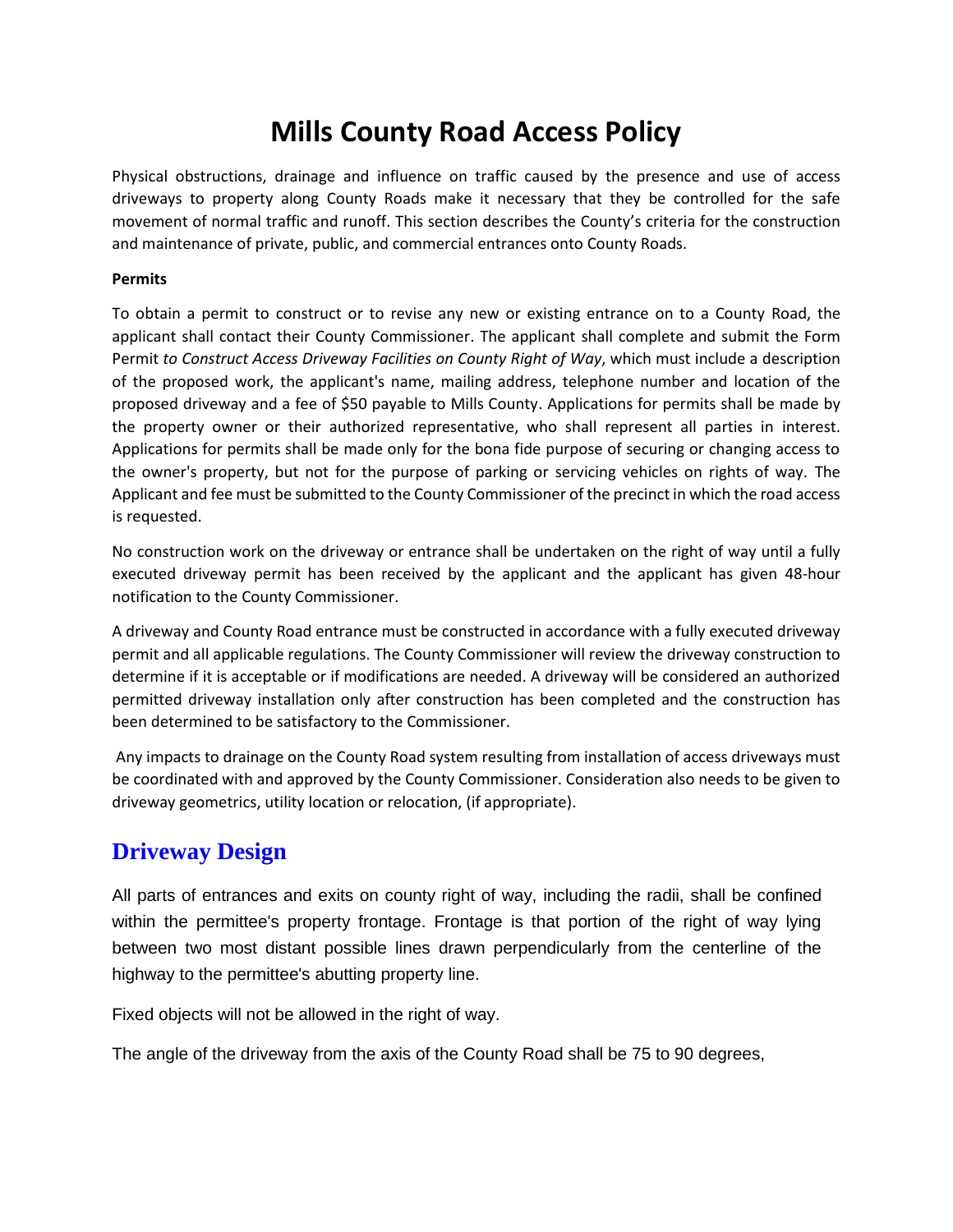A typical design for a private farm/ranch driveway should provide a 25-feet return radii and a 20-feet throat width. The distance from the edge of County Road to a gate must be sufficient to store the longest vehicle, or combination of vehicles anticipated for use of the property. At a minimum, this distance should accommodate a pickup truck with trailer.

# **Drainage**

Drainage in County roadside ditches shall not be altered or impeded. When drainage structures are required, the size and other design features shall be approved by the County Commissioner.

Access driveways shall be constructed to match the grade of the County Road edge or the shoulder edge if a shoulder is present. The driveway shall be designed and constructed in such a manner as to not impede the flow of water away from the County Road.

If the driveway is approved to be constructed at grade through the roadside ditch or natural grade of the roadside, the driveway shall be topped with a stabilized all weather surface material acceptable to the Commissioner to conform to the cross-section shape of the ditch or other natural grade of the roadside to form a stable driveway. An exception to using stabilized new surface may be approved if the roadside or ditch is naturally stabilized with rock which may be driven on without eroding or rutting in all types of weather.

Safety end treatments will be used for all driveways with drainage structures constructed within the highway right of way. The side slopes of the driveways must not be greater than the slope of the required safety end treatment and shall match the slope of the safety end treatment at the junction of the two

. The design requirements of the safety end treatments are as follows:

- There shall be no culvert headwalls or similar vertical ends.
- Ends shall be sloped at 6:1 (6 horizontal to 1 vertical) or flatter, with concrete riprap to prevent erosion and to protect the pipe end.
- The access driveway embankment slope shall be 6:1 maximum, with 8:1 preferred beginning at the edge of the driveway pavement.
- For pipes greater than 24 inches in diameter grates shall be provided with maximum slope of 6:1 or a preferred slope of 8:1. Cross-pipes are not required on small (single pipes having a diameter of 24 inches or less) structures regardless of end location with respect to the horizontal clearance requirements; however, the ends of small structures shall be sloped and provided with concrete riprap as described above.